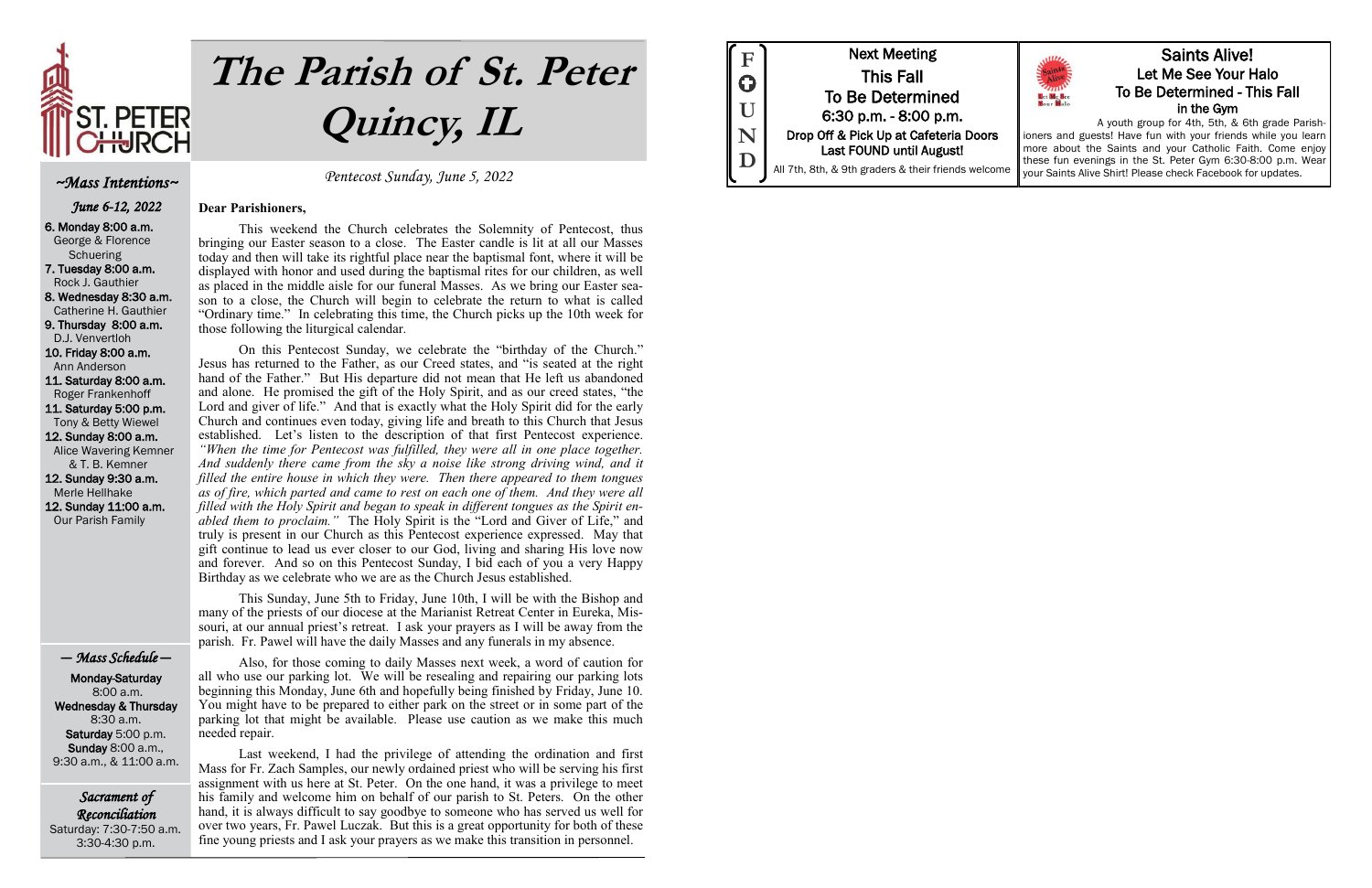## Week of June 5, 2022 A Message from Mrs. Cindy Venvertloh

# **The School of St. Peter**

School of St. Peter 2500 Maine Street Quincy, IL 62301 Phone: 217-223-1120 Website: www.stpeterschool.com Email: c.venvertloh@cospq.org

St. Peter School is hiring Para Educator/Teacher Aides for the Duties include working with children, assisting the teachers and students. Applicants must have experience in working with small children. If you are interested or know of someone who may be interested send a resume along with 2-3 letters of recommendation to Mrs. Cindy Venvertloh at 2500 Maine Street, Quincy, IL 62301 or c.venvertloh $@$ cospa.org.





*"St. Peter School provides a quality education built on Catholic values and teachings."*

### Openings for the 2022-2023 School Year

### **Part Time Para Educator-Teacher Aide Opening.**

Please welcome to our parish family Scott & Amy Douglas, and their children Gabrielle, Zane & Zavier and Russell & Terri Meyer!

### ֡֡֡֡֡֡ Say Goodbye to Fr. Pawel!

### i Men's Cursillo #353

 **Day Care Coordinator/Aide** Duties include: providing a safe and enjoyable environment for students & day care staff, supervising daycare staff & assigning tasks, printing out weekly attendance, working with kitchen manager to provide snacks, billing families for daycare use, familiarizing oneself with students and parent, having computer skills, maintaining a clean environment, cleaning & sanitizing work area & providing activities for 50-70 students in graders Preschool 4's-8th.

### j St. Francis Parish Picnic

### Welcome!

 Please join us on June 25th & 26th to say goodbye to Fr. Pawel before he leaves for his next assignment. There will be a reception after Saturday's 5:00pm Mass and after all 3 Masses on Sunday morning in the cafeteria.

 Men's Cursillo #353 will be held June 24-27 at the Franciscan Retreat Center located at 1909 N. 18th Street in Quincy with Jim Citro of St. Peter's as Rector and Msgr. Leo Enlow as the Spiritual Director.

 During this three-day experience, those attending pray together, celebrate the Eucharist, listen to talks given by priests, religious and laypersons, and share the fellowship of Jesus Christ and each other. It provides a casual and relaxed experience in a Christian community. Cost of the weekend is \$165.00 with lodging and all meals provided. A partial monetary gift to defray the cost is available if needed.

### i Totus Tuus is Back!!

 For more information or to receive an application please call Dwight/Barb Seeley at 217-224-5615 or go to www.quincycursillo.com and "applications" and print one.

 St. Francis Solanus Parish will hold its annual Parish Picnic on Saturday, June 11, 5:00 p.m. to midnight. The picnic will host a variety of food and beverages, live music, cash raffle, silent auction, basket raffle, dunk tank, kids' games, train ride, bounce houses and more. The Heidelberg Band will play from 5:30-7:30 p.m. and ELEVEN will take the stage from 8:00 p.m.-midnight. The St. Francis Parish Picnic will also host the "Everybody Wins" Mega Raffle Mega Drawings beginning at 7:00 p.m. We hope to see you there!

### QMG FREE Sports Physicals

Wednesday, June 15 / Tuesday, July 26, 5:30 – 8:30pm Appt required. 217-222-6550 x3282 to schedule. No immunizations for 6th and 9th grade. More info at www.quincymedgroup.com/sports

### Advanced Physical Therapy FREE Sports Physicals

 Advance Physical Therapy will be having their FREE sports physicals on June 28th and July 19th from 5:30pm-8:00pm. The physicals are for all CYO, QND, QHS and any other school sport physical. The only athletes not included are 6th and 9th graders due to requirements with immunization. The physicals are free, but an appointment must be made by calling 217-222-6800. The physicals are located at our 4800 Maine, Suite 48-100 (Blessing Health Center, first floor).

### Soup and a Smile

 The Soup and a Smile ministry has been busy delivering soup to over 200 parishioners, staff members, and the children at Chaddock. If you know a parishioner who has had surgery, lost a loved one, is homebound, or has had a new baby, please contact Kathy Schwartz 217-779-2824 or Carol Rolves 217-257-5851. We don't want to miss anyone who could benefit from some vummy soup and a smile! If you would like to support this ministry, donations can be made through the church office.

### Social Concerns Collection

 Social Concerns will be collecting Social Concerns will be collecting toilet paper, laundry detergent, dish soap, cleaning supplies, body wash & feminine products this weekend, June 4-5 for the 1st Sunday collection for the Ladies of Charity. Containers will be located in the Narthex. Thank you!

 St. Peter and St. Francis will be sponsoring Totus Tuus (Catholic Kids Camp) this summer. It will be held at St. Peter this year. Save the date for students going into  $7<sup>th</sup>$  –  $12<sup>th</sup>$  grade on Sunday, July 24<sup>th</sup> - Thursday, July 28<sup>th</sup> (evenings) and students going into  $1^{st}$  – 6<sup>th</sup> grade on Monday, July 25<sup>th</sup> – Friday, July 29th (daytime). Registration forms are in the narthex.

### Adoration Chapel Hours That Need Filled

i

 With silent adoration, we get to know the Lord. He is our source of hope. We are looking for Adorers to take an hour in the Adoration Chapel. Please consider taking time in the chapel. We would love to have you join us. Hours that we have open to fill are:

Wednesday: 2 pm to 3 pm, 4 pm to 5 pm, 5 pm to 6 pm, 6 pm to 7 pm

Thursday: Midnight to 1 am, 1 am to 2 am, 2 am to 3 am, 5 am to 6 am (on the even months of the year).

 Thank you for your consideration. Please call Mary at 217- 653-3127 or call or text Gina W. at 217-257-9966.

### Summer Sweet Treat Wednesday

 Come join us for 8:30 Mass this Wednesday, June 8th, and stay for the monthly sweet treat and fellowship in the narthex after Mass.

### St. Anthony Parish Picnic

 St. Anthony Parish Picnic will be held July 16th at St. Anthony Church, 2223 St. Anthony Road, Quincy, beginning with Mass at 4:00 p.m. and festivities beginning at 5:00 p.m. (No 6:30 p.m. Mass on July 16th but there will be a 6:30 p.m. Mass on July 17th.) Join us in games, food, basket raffles, cornhole tournament, entertainment, silent auction, the band Hearsay from 8:30-midnight, and fun for the family!

### Ladies Please Mark Your Calendar

 The next meeting for the Quincy Deanery Council of Catholic Women will be cohosted by the ladies of St. Peter's and St. Anthony's on Wednesday, August 10, 2022 at St. Peter's Catholic Church on Maine St. in Quincy. More details will be forthcoming in midsummer for the signup, etc. Hope to see you all there! -Angela Lipcamon, Pres.

Please keep the following in your prayers: ~Kristopher Schreacke ~Elias Erd ~Lilli Foster ~lan Mehaffy<br>~Hunter Hildebrand ~Isabella Benner ~Hunter Hildebrand ~Isabella Benner ~Jack Terford ~Natalie Meyer ~Theresa Althoff ~Steve Hull  $\sim$ Rose Hockgraver  $\sim$ Bonnie Haubrich ~Alden & Joyce Shipp ~Norma Johnson ~Ted Kemner ~Judie Mehaffy ~Jim Steinkamp ~Amy Seibert ~Priscilla & Bill Morrison ~Julie Eftink ~Jo Buckley ~Kathy Schuckman ~John & Barb Meyer ~Billy Smith ~Ken & Barb Wolf ~Joan Wilson ~Anonymous ~Evelyn Garrett ~Mark & Diane Zoller ~JoAnn Schaefer To have a name added to this list, please call the Parish Office

at 222-3155 or email church@cospq.org.

### THIS WEEK

Summer Hours The school office will be open on Wednesdays from 9:00-3:00. Please check the bulletin weekly for exceptions and updates.

### THANK YOU MRS. LORETTA GOEHL



 Mrs. Loretta Goehl has been with St Peter Daycare for 8 1/2 years. She began as a Daycare assistant and moved into the coordinator position. She has been our coordinator for the past 3 years.

 She is thankful for the opportunity to serve St Peter Parish. She has met and worked with so many awesome people: the students, their parents, the Daycare staff, and the school/parish staff.

 She states that she will definitely miss the kids. She will miss the smiles, the hugs, the giggles, the stories and playing games with them. Mrs. Goehl has enjoyed watching so many of them grow and change from year to year.

 She shared that the first thing she wants to do in her retirement is to sleep in, hopefully till at least 7:00am! She is looking forward to spending more family time with

her husband Tom, of 50 years and her son Tim, his fiancée and her 2 grandsons: Zane and Mazen. She is also looking forward to spending more time with her siblings. Mrs. Goehl currently does not have any big plans. She knows she will enjoy life whether it be fishing, gardening, reading a good mystery or snuggling with her 2-month-old grandson.

### CONGRATULATIONS 8th GRADE STUDENTS!!



 On May 24th our amazing 8th grade students graduated from St. Peter School. We are so proud of them for their dedication to "Do Your Best and God Will Do the Rest." It has been an honor to be a part of their lives and watch many of them grow from shy little preschool students to self-confident, young adults. This class is an awesome group of young adults that set and accomplished goals, faced challenges, and led our school with grace and determination. We will certainly miss these young men and women and wish the very best for them as they enter their high school years. We ask that you join us in congratulating these

amazing young people and keep them in your prayers. Congratulations and our very best wishes: Cate Lynd Aschemann, Ellison Marie Barnes, Sophie Mae Barragree, Isabelle Marie Boudreau, Devin Ryne Bradfield, Benjamin Thomas Brown, Jackson Henry Connoyer, Annabelle Marie Cook, Laura Ann Craig, Rohan Austin Dighe, Beau William Eftink, Abby Lynn Fenton, Lanie Beth Fesler, Kamila Darlene, Figueroa, Lillian Marie Foster, Taylor Marie Genenbacher, Nolan Alexander Heck, Brodie Nathaniel Howe, Ian Paul Jones, Lucas Michael Ludwig, Brooklyn Rae Mahsman, Taegan Alexis Martin, Ross Leland McNay, Mia Dawn Pabisiak, Tristan Jayne Pieper, Alice Hart Redington, Annabelle Grace Sedovic, Aiden Jeffrey Tangy, Alena Nicole Thomas, Jenna Marie Tracy, Channing Joseph Trevino, Sullivan Edward Walker and Bayley Anne Weisenberger.